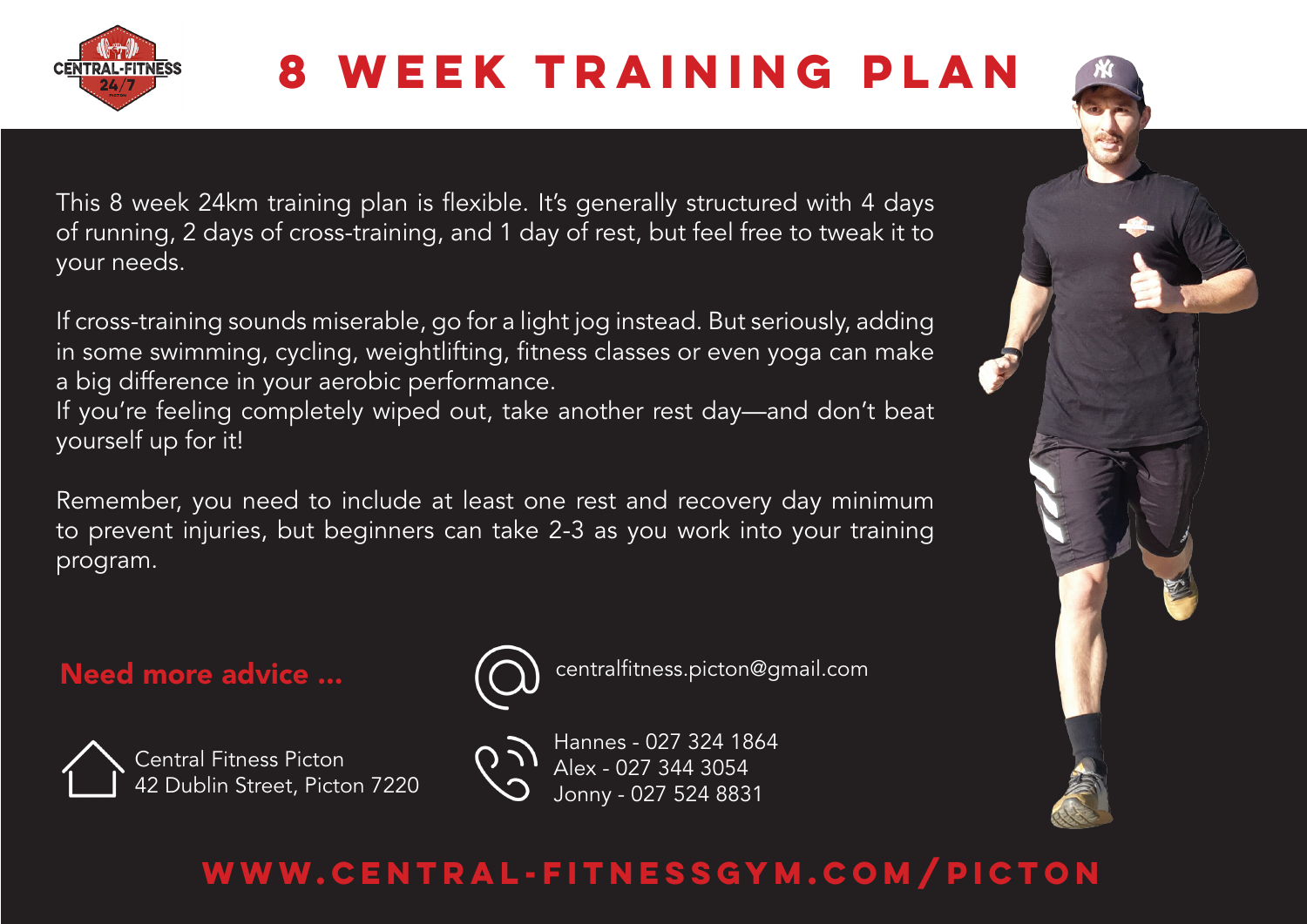|                     | <b>MONDAY</b>  | <b>TUESDAY</b>                  | WEDNESDAY                                                                                                                                                                                           | <b>THURSDAY</b>                 | <b>FRIDAY</b>  | <b>SATURDAY</b>                                                                                        | <b>SUNDAY</b>                   |
|---------------------|----------------|---------------------------------|-----------------------------------------------------------------------------------------------------------------------------------------------------------------------------------------------------|---------------------------------|----------------|--------------------------------------------------------------------------------------------------------|---------------------------------|
| WEEK<br>1<br>Ш      | 5km easy run   | 30-45 minutes<br>cross training | 4km tempo run<br>Warm up at an easy pace for 1km,<br>pressing into a comfortably hard<br>tempo run or 'race pace' goal for<br>2.5km, then dropping the pace back<br>down for another 1km cool down. | 30-45 minutes<br>cross training | 5km easy run   | 7km easy run                                                                                           | Week 1 already under your belt! |
| WEEK<br>$\mathbf 2$ | 5.5km easy run | 30-45 minutes<br>cross training | 6km speed run<br>1.5km warm up, 3km race<br>pace, 1.5km cool down.                                                                                                                                  | 30-45 minutes<br>cross training | 5.5km easy run | 7km easy run                                                                                           |                                 |
| WEEK<br>3           | 6.5km easy run | 45-60 minutes<br>cross training | Short hill repeats<br>Find a hill that takes about<br>60 seconds to run up at a<br>comfortably hard pace then<br>jog back down 4-6 times.                                                           | 45-50 minutes<br>cross training | 6.5km easy run | 12km easy run                                                                                          |                                 |
| WEEK<br><u>ZĄ</u>   | 8km easy run   | 45-60 minutes<br>cross training | 10km speed run<br>1km warm up, 8km race<br>pace, 1km cool down.                                                                                                                                     | 45-50 minutes<br>cross training | 8km easy run   | 15km easy run                                                                                          |                                 |
| WEEK<br>5           | 10km easy run  | 60 minutes<br>cross training    | Long hill repeats<br>Find a longer hill with a<br>steeper grade, and run up<br>it for 90 seconds, jog back<br>down. Repeat 4 - 6 times.                                                             | 60 minutes<br>cross training    | 7km easy run   | 18km easy run                                                                                          |                                 |
| WEEK<br>6           | 8km easy run   | 60 minutes<br>cross training    | 15km speed run<br>2km warm up, 12km race<br>pace, 1km cool down.                                                                                                                                    | 60 minutes<br>cross training    | 6km easy run   | 20km long run<br>After this point, you'll start<br>cutting back on mileage to<br>rest up for race day. |                                 |
| WEEK<br>7           | 8km easy run   | 30 minutes<br>cross training    | 8km cut down run<br>Warm up 1km, then pick<br>up the pac. 10-15 seconds<br>per km for each of the next<br>7km.                                                                                      | 30 minutes<br>cross training    | 6km easy run   | 14km long run                                                                                          | Rest                            |
| WEEK<br>8           | 10km long run  | Rest                            | Rest                                                                                                                                                                                                | 6km easy run                    | Rest           | <b>RACE DAY</b>                                                                                        |                                 |